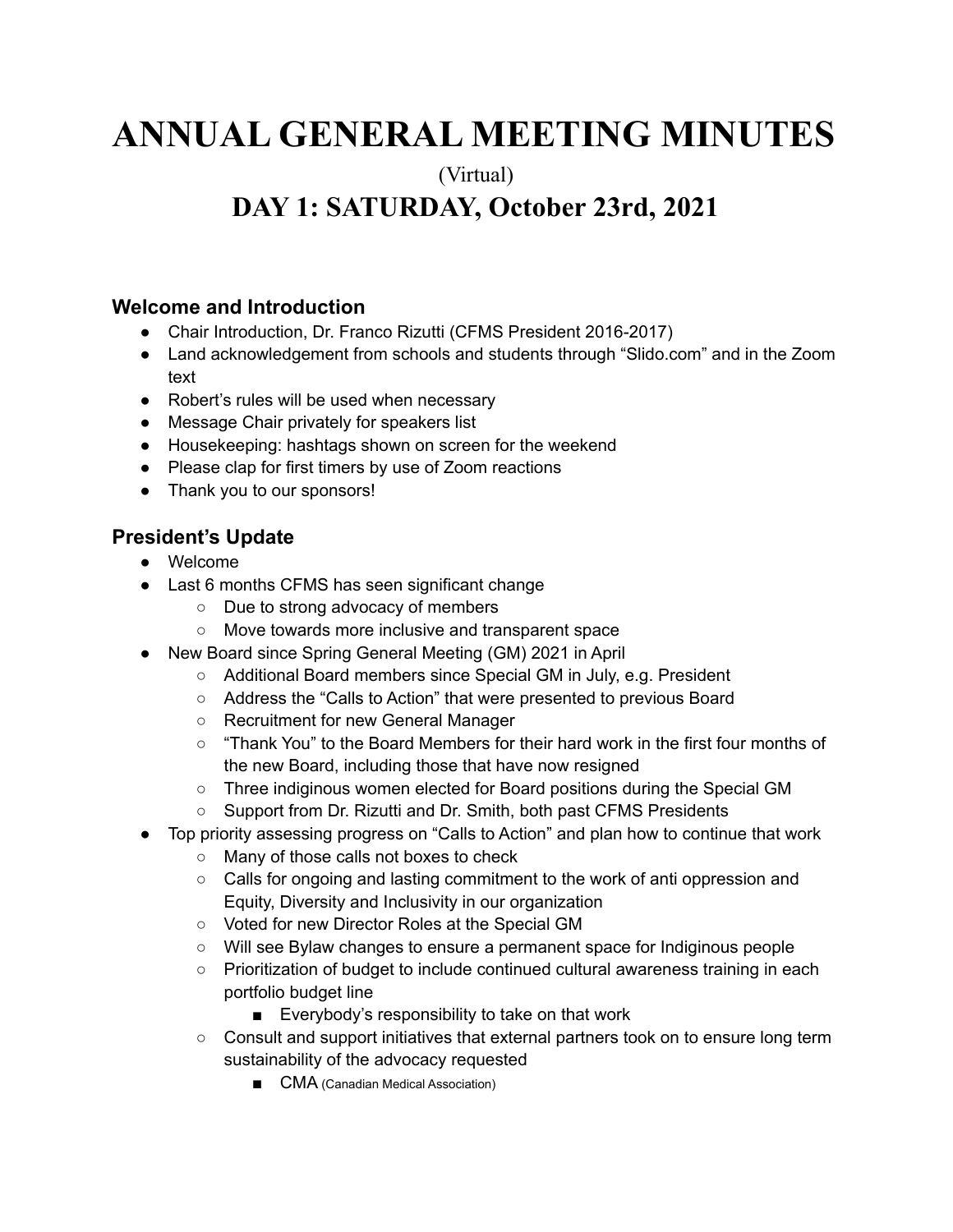- New project around culture of medicine (AFMC (Association of Faculties of Medicine of Canada))
- National Consortium of Indiginous Medical Education
- Canadian Medical Forum
	- Leaders from all organizations
	- Talk about EDI (Equality, Diversity and Inclusivity)
- CaRMS (Canadian Resident Matching Service)
- Membership knowing who CFMS is through improved membership engagement
	- Strong vision for communication by the VP Communications
- Bylaw changes to leave more space for grassroots projects

# **Student Affairs Update**

- List of Student Affairs leadership roles
- Wellness Roundtable (WRT)
	- $\circ$  Membership update and workplan shared with WRT representatives from each school
	- University Wellness Grant of \$600 per school for wellness activities
- MD Financial Management Leadership Awards
	- Application link is live on the website
	- 1 winner from each school (15)
	- Prize: \$2000 & Certificate Recognition
	- Deadline: December 20th @ 11:59 pm EST
- National Wellness Challenge
	- Every school participates
	- 4 weeks from Jan 18th to Feb 14th
	- Weekly Themes:
		- Social/Relationships
		- Mental Health
		- Physical wellness
		- Nutritional wellness
	- Collaboration with FMEQ (Fédération Médicale Étudiante du Québec) to run Quebec portion & fund prizes
- Leadership Development Taskforce
	- Produce leadership education modules, leadership promotional videos, & related community engagement plan
- Safespaces
	- Hosted sessions through CMA Wellness Connection
	- Next session: Living with Imposter Syndrome November 17th 2021
- Collaborations
	- CMA
		- Wellness Hub Consultation New section
		- Wellness Connection SafeSpaces
		- Wellness Curriculum Task Force Report Consultation & Feedback
	- AFMC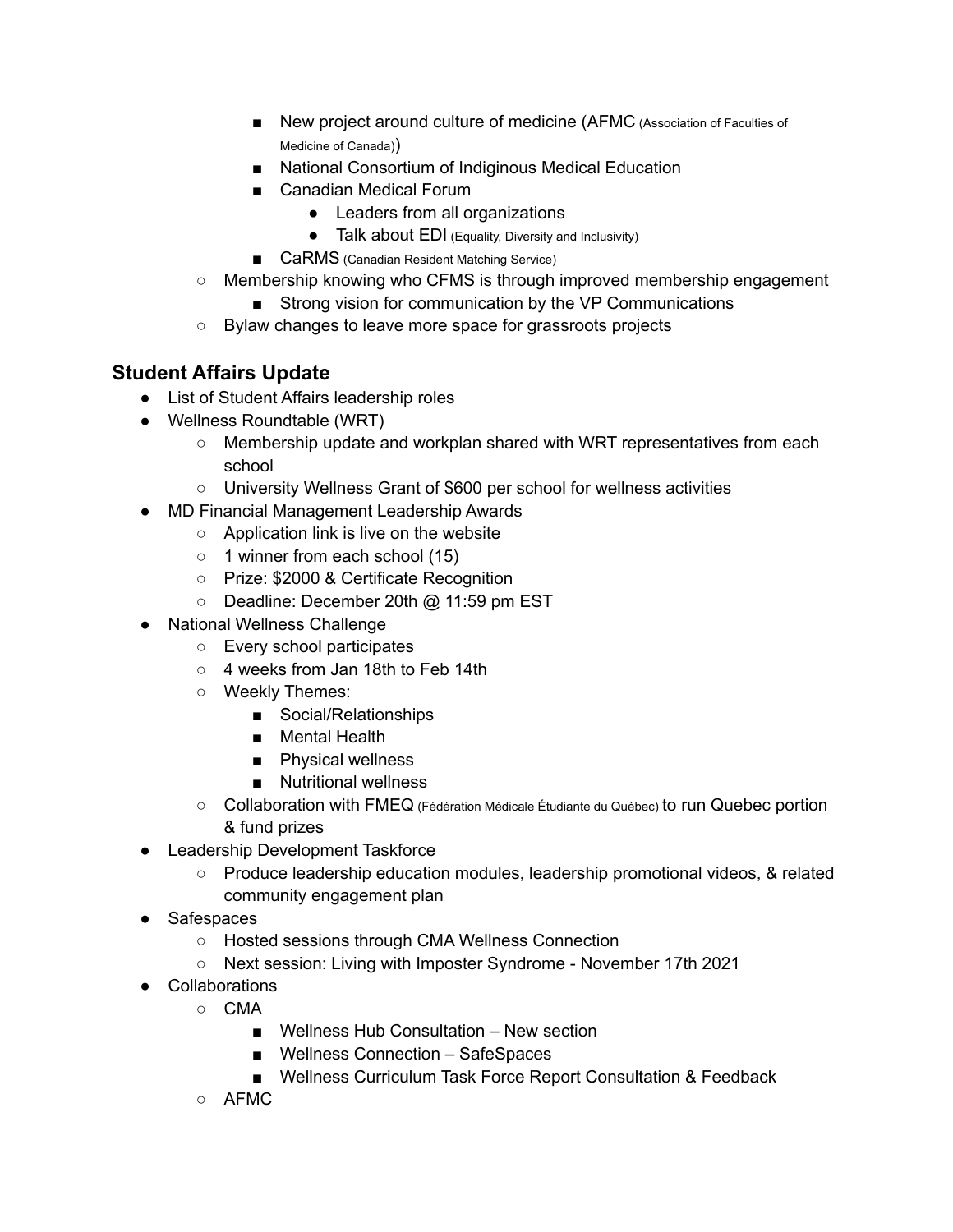- Culture of Academic Medicine
- Work in Progress
	- Life as a Doctor-to-Be
		- Podcast that discusses life as a medical student as a whole
	- National Healing Circle
		- Opportunity for students from different background to discuss their challenges and celebrate their successes
	- National Service Booklet
		- Finding more corporate sponsors for discount and services

### **Communications Update**

- Communications portfolio 2021-2022
	- Overview of the different components within the portfolio and how they work together
- Annual Review
	- Discontinue for 2021-2022
	- Costs outweigh benefit
	- Goal to
		- Feature work of students and portfolios in other ways throughout year
		- Advertise for our partners in other ways
	- Social media is where students are looking
	- Executive report provided to partners already
		- Do not need to format as Annual Review magazine
- Main modes of communication
	- Website
		- Enroll for access to members only resources
	- CFMS Monthly
		- Previously called "CFMS Communiqué"
	- Social Media
		- Facebook
		- Instagram
		- Twitter
- Priorities/Goals
	- Engage with members via social media and email
		- Ensuring awareness of what we do and the resources available
	- Efficiently communicate about events and projects that happen within each portfolio
	- Increase transparency about progress of CFMS as whole as advocate for students on a national level
	- Fulfill responsibilities to external partners who provide sponsorships and support
		- Making students aware of external resources
- CFMS Communiqué => CFMS Monthly
	- Rebranding of Communiqué to CFMS Monthly
		- Now goes out once a month on first Monday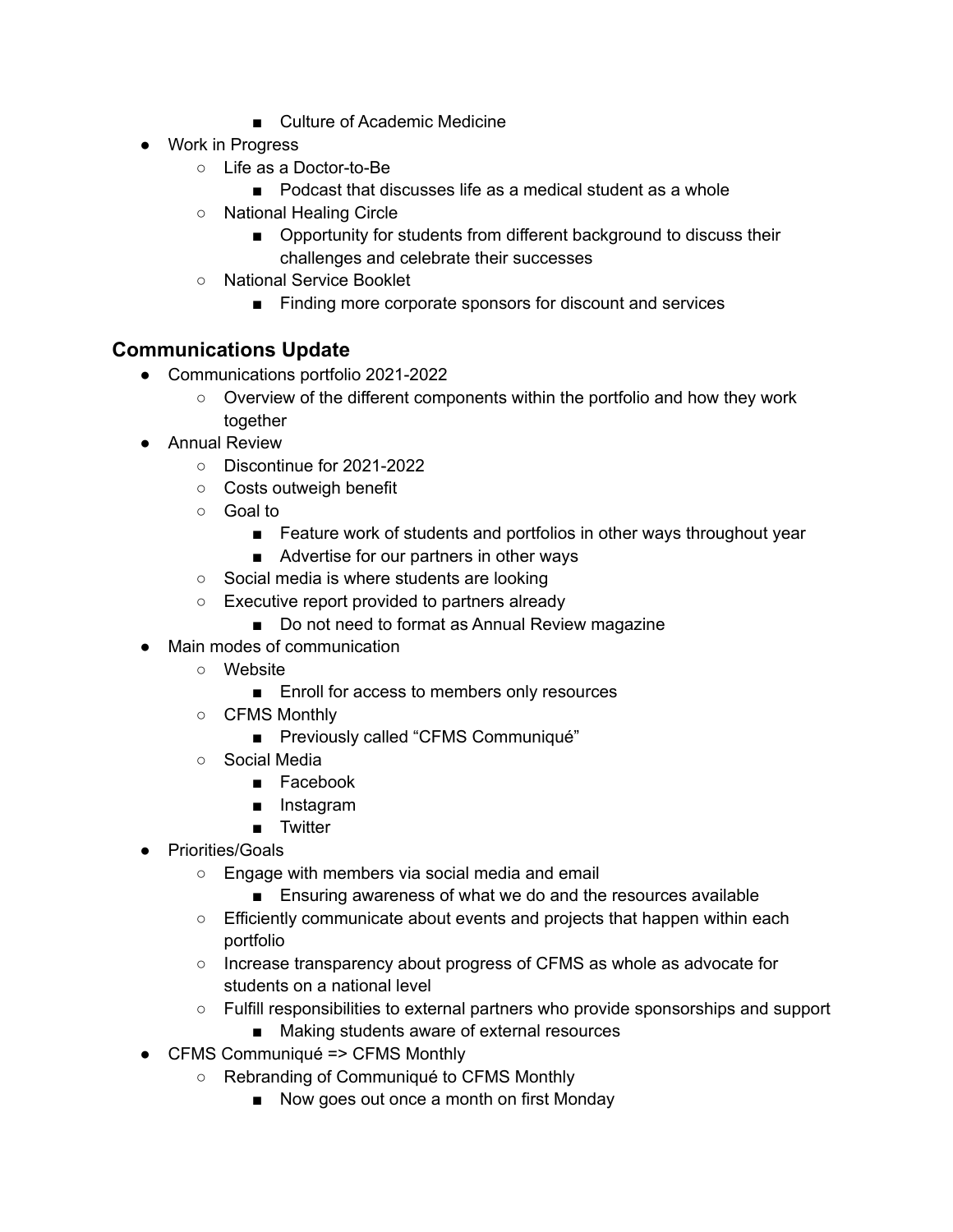- Deadline to put anything in is Friday before
- Goals:
	- Promote transparency about progress within organization
	- Updates from portfolios and deadlines for things like award applications, relevant information from partners
	- Organize in a way that is concise and easy to read with more links to "read more"
	- Looking into translating into French
- Social Media Engagement
	- Facebook
		- 8.2K followers
		- 10% growth since September 2020
	- Instagram
		- 2.1K followers
		- 47% growth since September 2020
	- Twitter
		- 12K followers
		- 14% growth since September 2020
- Social Media Strategy
	- More interactive and frequent posts:
		- EDI Mondays
		- Takeover Tuesdays
		- Podcast Wednesdays
		- Feature Fridays
	- More accessible and transparent
		- Introducing team members
		- Introducing board and "fun facts" about us
		- Interacting via Q&A boxes on Instagram
	- Responsive to current issues and trends
	- More ways for member participation
		- Nominate someone for EDI Monday
		- Suggest what you'd like us to talk about
		- Inquire about doing a takeover Tuesday
	- More of a team to respond quicker and share in real time
- Bilingualism Committee
	- Has done incredible work
	- Priorities have been major announcements
		- As much else as possible
	- Recruiting new team right now
	- Quebec RD (Regional Director) Will
		- Help with leadership/ oversight of committee
		- Ensure having enough support
		- Ensure translating as much as possible
	- Goals: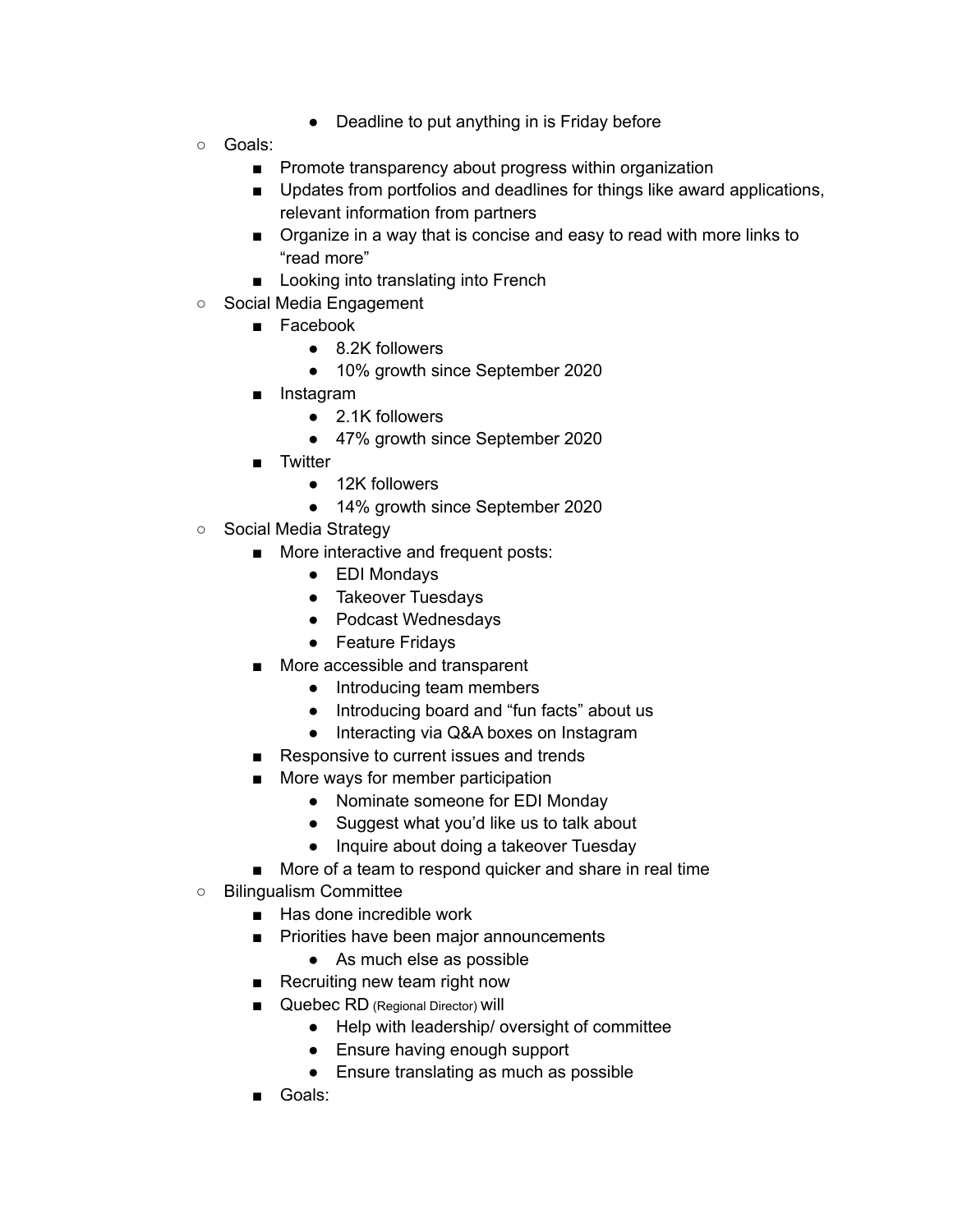- Translate monthly newsletter
- French speaking social media team member(s)
	- To assist with responding in French/ re-tweeting partner tweets in French
- Podcasts
	- Podcast Editor/ Coordinator:
		- Past year one podcast lead helped with coordinating and editing of other podcasts
		- Distinct role less demand on one person
	- Currently 3 Podcasts found on Spotify, Google and Apple Music
		- Look up "CFMS Podcasts"
		- Research in Medicine (Education)
		- The CFMS Connections Podcast (Education/ Student Affairs)
		- Life as a Doctor to Be (Student Affairs)
	- Goals:
		- EDI Focused one or episodes throughout each
		- BIPOC (Black, Indigenous and People Of Color) Excellence

#### **Government Affairs Update**

- Portfolio Values/ Goals
	- Wellness-centric environment
	- Accessible to all
	- Practical EDI that is iterative
	- Opportunities for all that are willing to put in the work
	- Safety and shared respect
	- Real diversity in portfolio personnel
	- Use every drop of money we are given to drive for change
	- Build our capacity as an advocacy/lobbying organization to contend with professional organizations
- Overview of old structure and new structure
- What is Government Affairs
	- National Day of Action (NDoA)
		- Meet with MPs and Senators to advocate alongside other med students
	- Rapid Response
		- Release timely and nuanced responses to health news
	- Health Policy
		- Read health policy/ position papers adopted by CFMS
	- Follow-up NDoA (FNDoA)
	- Longitudinal Advocacy Training Series (LATS)
		- Learn tangible advocacy skills in workshops run by health advocates
	- Political Advocacy Training (PAT)
		- Specialized advocacy training for advocacy teams
- Grassroots advocacy branch of new structure
	- GAACs (Government Affairs and Advocacy Committee)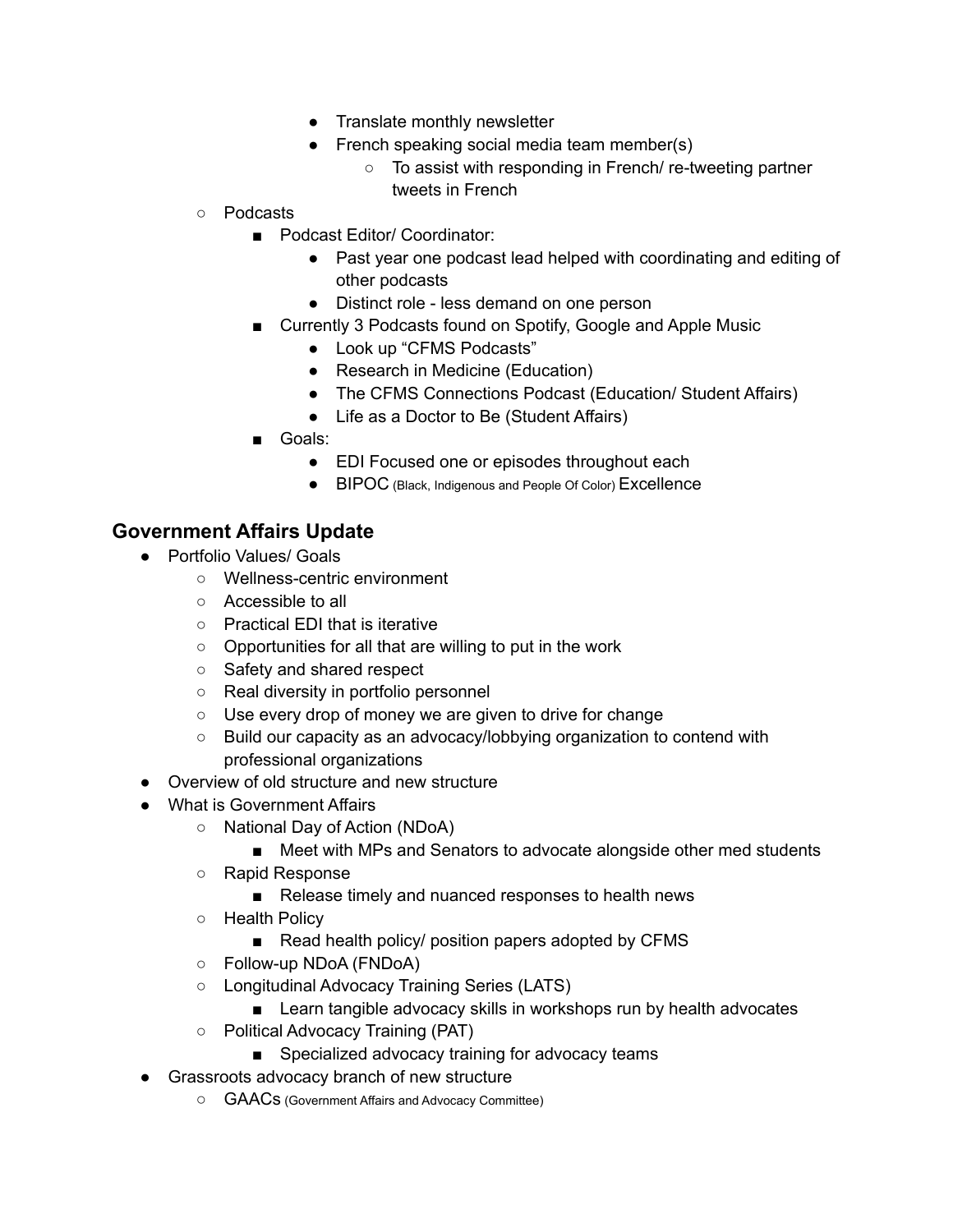- Representatives from ALL CFMS member schools
- GHAs (Global Health Affairs)
	- Cross appointed with Global Health Portfolio
- Advocacy Incubator
	- Teams are given skills and resources to advocate for recommendations within specific CFMS position paper
- Political Action branch of new structure
	- NDoA: Advocate nationally for Housing and Homelessness policy (2021)
	- IWA (Indiginous Week of Action): Advocate for Indigenous Health Equity
	- FNDoA: Advocate nationally and provincially for Access to Contraception
	- Residency Match: Advocate for the betterment of all aspects of the match
- Health Policy branch of new structure
	- Committee on Health Policy
		- Review CFMS position papers
		- Implement new modes of position paper accessibility
		- Support members developing new CFMS position papers
	- Rapid Response Team
		- Develop timely responses to notable health news
- Communications branch of new structure
	- Days of Action: Develop and coordinate multi-media engagement campaign
	- Recruitment: Plan and execute broad recruitment campaign
	- Transparency: Oversee implementation of portfolio transparency strategy
	- Portfolio Advertising: Provide graphical support to all GovtAffairs members
	- Comms Portfolio: Work within CFMS Comms to collaborate inter-portfolio
- Health and Human Resources branch of new structure
- Advocacy Skill Building branch of new structure
	- Longitudinal Advocacy Training Series (LATS)
		- Expert advocate led workshops designed around core advocacy skills
		- Utilize unique lived experiences in advocacy to pass on knowledge
	- Political Advocacy Training (PAT)
		- Student advocate led training built on CMA Advocacy Coaching training
		- Currently developing basic training with plans to expand offerings
- Accountability
	- Platform promises status overview
	- Calls to Action status overview
	- Transparency strategy
- Highlight reel
	- Rapid Response Team "Canadian Federal Election 2021 Healthcare Highlights"
	- Fall selection campaign
	- "GovtAffairs CFMS Insta Takeover"
	- NDoA topic selection
		- Full Write Ups
		- Voice Overs
		- Video Overviews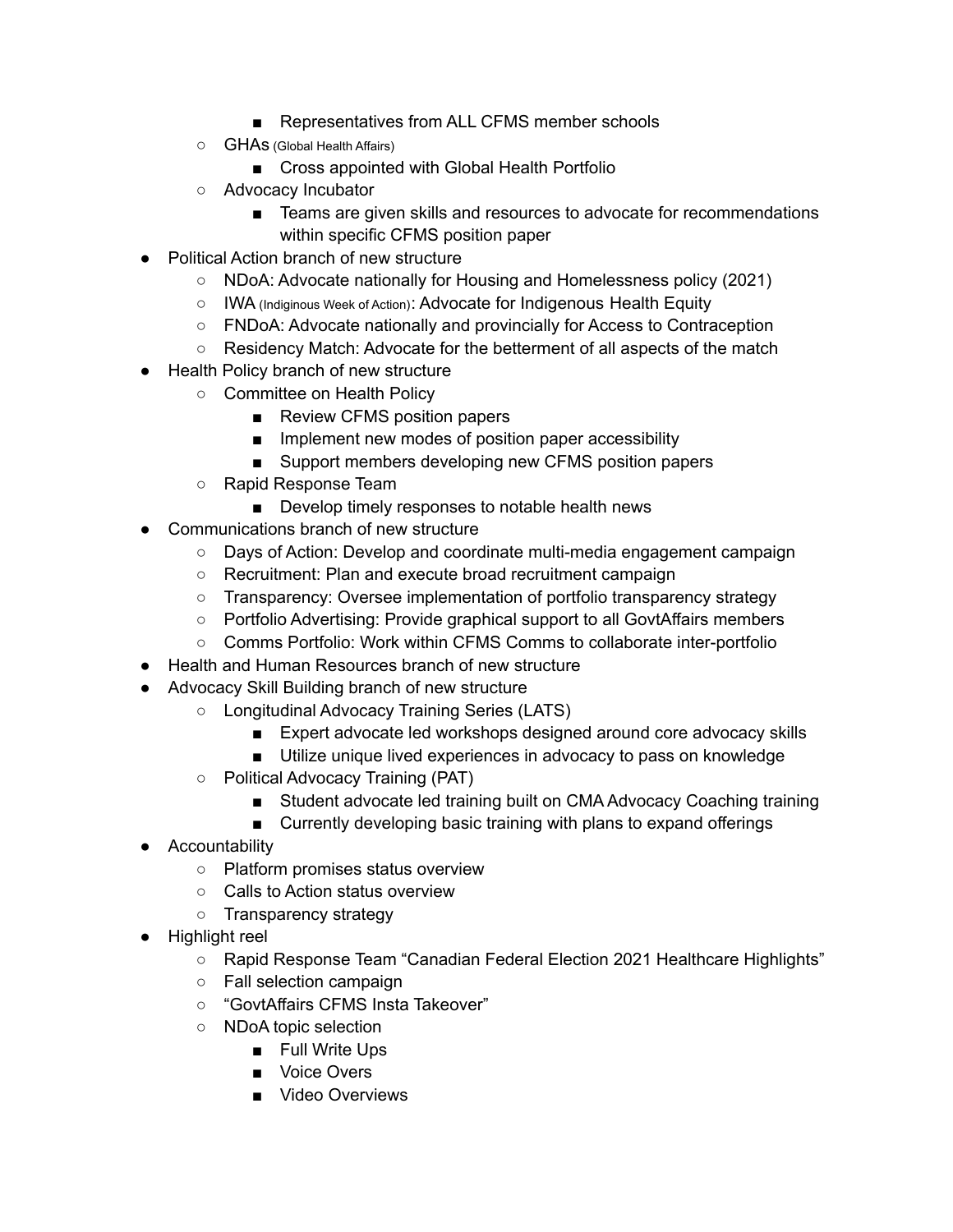- New Grassroots Voting
- EDI in Advocacy presentation
- LATS 2021-2022 scheduled workshops
- Advocacy Database and Position Paper Database on CFMS website

# **Global Health Update**

- Global Health Committees based on IFMSA (International Federation of Medical Student Associations)
	- SCORE (Standing Committee on Research Exchanges)
	- SCOPE (Standing Committee on Professional Exchanges)
	- SCOME (Standing Committee on Medical Education)
	- SCORP (Standing Committee on Human Rights and Peace)
	- SCOPH (Standing Committee on Public Health)
	- SCORA (Standing Committee on Sexual and Reproductive Health and Rights incl. HIV and AIDS)
- Global Health portfolio structure overview
- Roles:
	- Director in CFMS
		- One of 13-17 medical students in leadership team of CFMS
			- E.g. Global health, Government Affairs
	- Global Health Liaison (GHL)
		- Local-university medical student leader (on local medical student society) collaborating with CFMS Director Global Health nationally and collaborating with local officers at each university
	- National Officer (NO)
		- National medical student leaders collaborating with directors within a portfolio
		- Each focuses on an even more specific issue
			- E.g. within Global health, sexual & reproductive health, exchanges
	- Local Officer (LO)
		- Local-university medical student leader collaborating with a national officer on a committee and collaborating with Global Health Liaisons (GHLs) at each university
	- International Federation of Medical Students (IFMSA)
	- Standing Committees
		- Communities within IFMSA that focus on specific issues of Global Health
- Portfolio Updates
	- Health & Environment Adaptive Response Task Force (HEART)
		- National curriculum review
		- Planetary Health Conference
		- Virtual shift in residency interview campaign
	- From Previous National Officers
	- Partnerships and Communications
		- Canada wide Global Health calendar
		- Live updated spreadsheet
		- Social media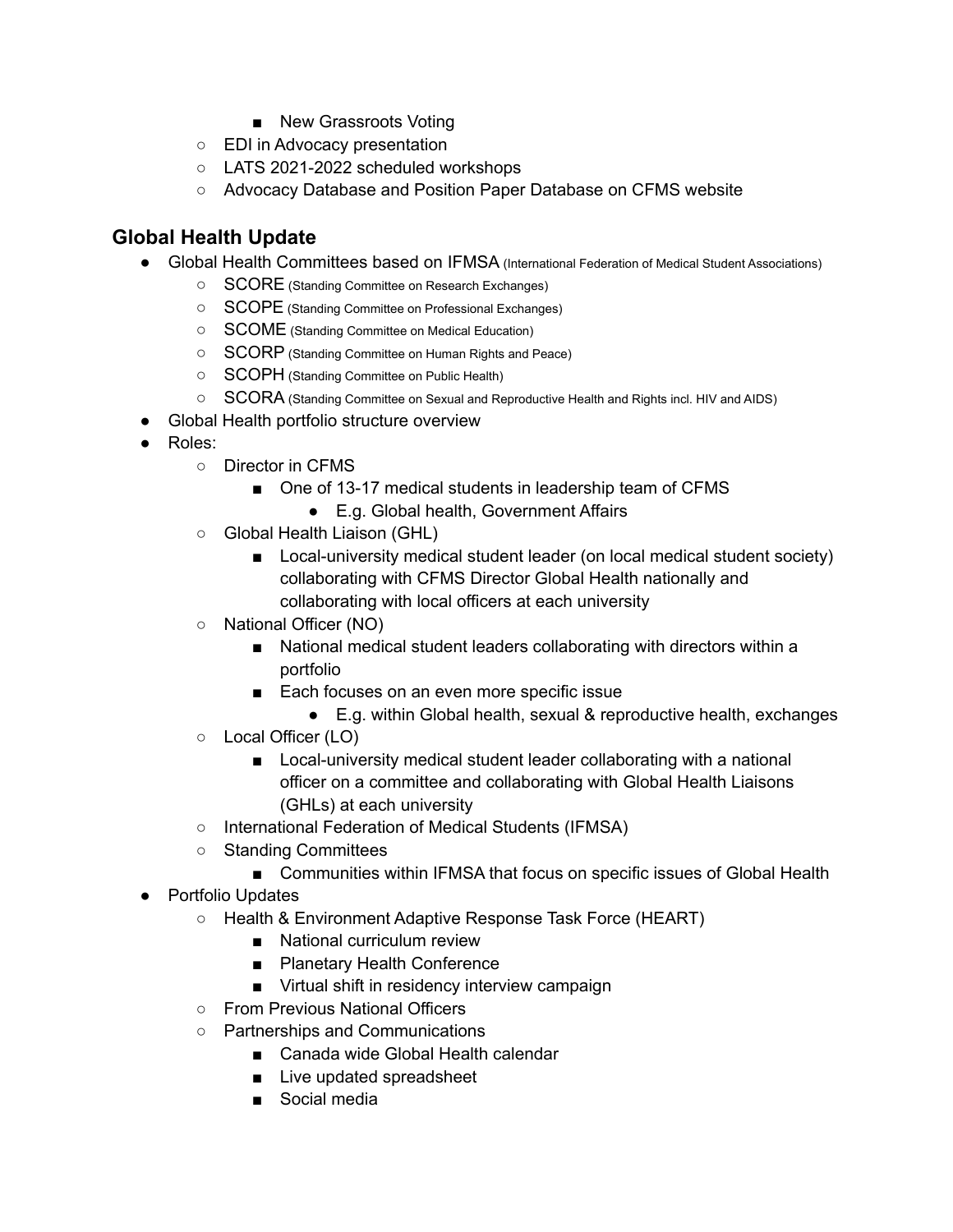- Exchanges
	- Penpal exchange
- Education
	- National survey of global health education content of all medical schools
	- Develop education resources and toolkits
- Collaborations
	- IFMSA Québec
		- Equity, Diversity, Inclusion Survey
			- 300+ participants so far
	- IFMSA
		- More equitable membership fees policy
		- More accessible elections guidelines
		- More efficient task force structure
		- Invites to virtual conferences
			- E.g. Egypt gender pay gap, Bangladesh climate justice
- Canadian Youth Delegate Team to the World Health Assembly of the United **Nations**
- AFMC (Association of Faculties of Medicine of Canada) global health leads
	- Monthly meetings

# **Education Portfolio Update**

- Resignation of the Director of Education October 2021 on CFMS website under "News"
- Vision for the portfolio
	- "To push the boundaries of what we are taught in our education and increase our ownership as learners to challenge the status quo of medical education as a whole"
	- Reforming vs Dismantling
	- Medical Training Lifecycle
		- Admissions
		- Transition to Medicine
		- Pre-Clerkship
		- Clerkship
		- Transition to Residency
- Education portfolio structure
	- Focus on equitable recruitment, sustainable capacity building, and transparent communication
	- Functioning as project based
		- E.g. Pandemic Response and Anti-Oppressive Curriculum Task Forces
- Ongoing Projects and Updates
	- Education portfolio
		- Spring Recruitment 2021 re-worked with equity lens
		- Fall Recruitment 2021 on-going
			- Blinded application reviews by members of the Academic Roundtable (ART, ie. MedSoc VP Academics)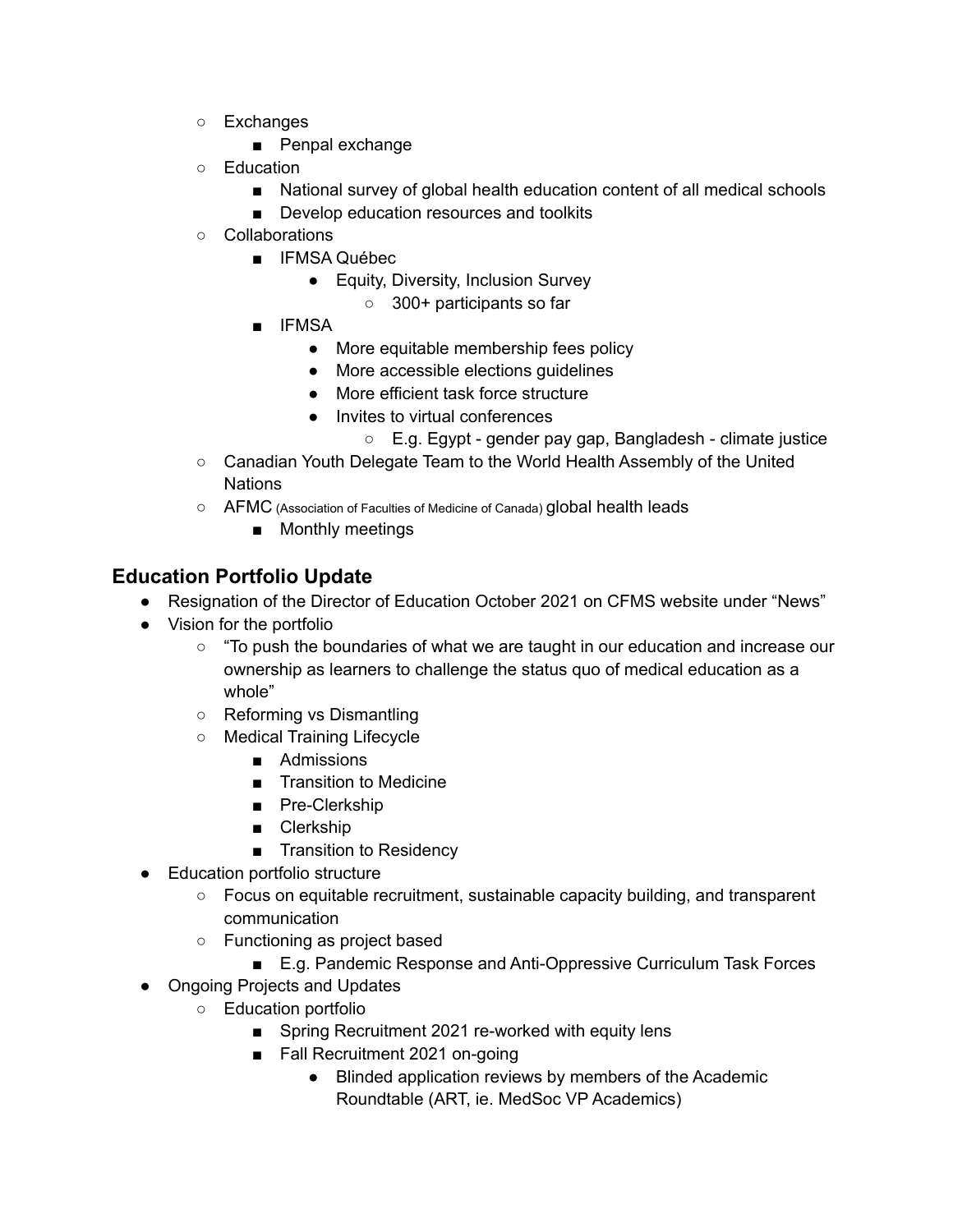- Resumption of attendance at meetings with External bodies
	- E.g. AFMC, CACMS (Committee on Accreditation of Canadian Medical Schools), Royal College (of Physicians and Surgeons of Canada)
- Class Advisory Group meetings for C2021, C2022 and C2023
	- On-going issues from graduated students (C2021)
		- AFMC Portal fee refunds
		- Experiences with MCCQE (Medical Council of Canada Qualifying Examination) Part 1 in-person exam cancellations
	- C2022 advocacy
		- Drafting and sending letter to UGME (Undergraduate Medical Education) Deans speaking on electives equity and standardized reference **letters**
	- Concerns from C2023
		- Advocating for safe and equitable return to visiting electives
		- Ensuring CaRMS timelines take into account the pandemic-related delays to start of clerkship/electives
- International Congress on Academic Medicine (ICAM)
	- New committee planning the inaugural ICAM meeting
- CanPREPP (Canada's Portal for Residency Program Promotion) Working Group
	- Working group to create and roll out new CANPREPP platform for CaRMS 2022
- ARMC (AFMC Residency Matching Committee) Match Process Evaluation Working Group
	- ARMC MPE working group to create, develop, and analyze results of surveys sent out to students, programs, and PGME (Postgraduate Medical Education) offices following CaRMS 2021

# **Finance Report**

● Finance report is in-camera

# **MDFM & Scotiabank on EDI Presentation**

● Presentation by Naomi Resnick (Senior Manager, Corporate Sustainability) on how EDI has been applied within Scotiabank

# **MD Financial Leadership Awards Presentations**

- MD Financial leadership Award winners are celebrated for their outstanding work
	- Emily Wiesenthal, University of British Columbia
	- Ibrahim Sadiq, University of Alberta
	- Moiz Hafeez, University of Calgary
	- Laura Wu, University of Saskatchewan
	- Kevin Boreskie, University of Manitoba
	- Felicia Lotsios, Northern Ontario School of Medicine
	- Brintha Sivajohan, Western University
	- Mike Ge, McMaster University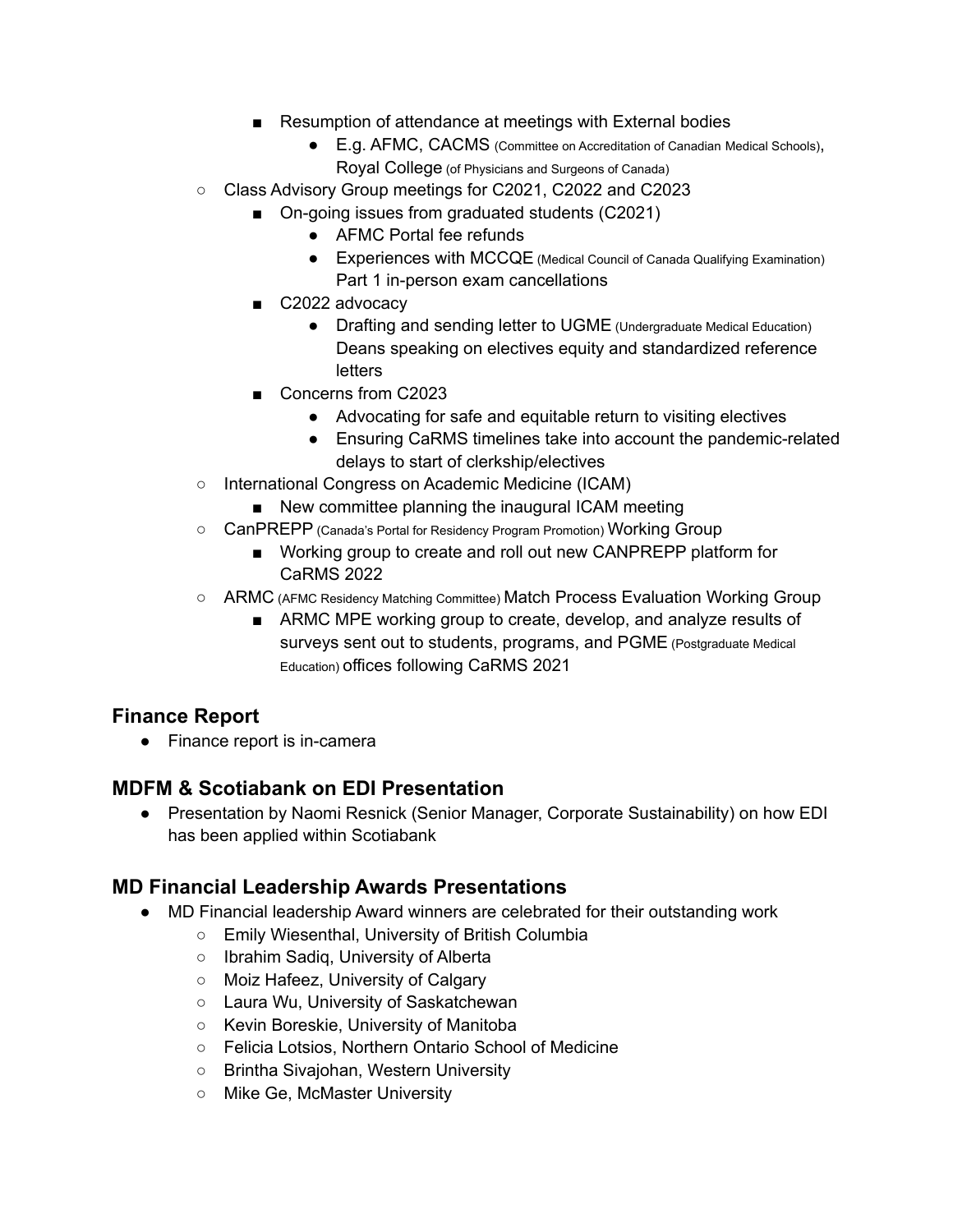- Vincent So, Queen's University
- Farhan Mahmood, University of Ottawa
- Owen Luo, McGill University
- Brett Ells, Dalhousie University
- Katie Oxford, Memorial University of Newfoundland
- Camille Morais-Savoie, Centre de formation médicale Nouveau-Brunswick
- Nishila Mehta, University of Toronto

#### **Resolutions**

- CFMS NDoA 2021 Topic Selection
	- How will voting work
		- GAACs  $(1 \text{ vote per school}) = 15 \text{ total votes}$
		- GHAs (1 vote per school = 15 total votes
		- Topics Selection Committee members = 4 votes
		- Director of Government Affairs = 1 vote
		- National Officer of Political Action = 1 vote
		- School-specific vote (any medical student) = 15 total votes
		- AGM members votes (1 vote per school) = 15 total votes
	- Topics for NDoA
		- Newcomer Health
		- Indigenous Child Welfare
		- Decriminalization of Opioids
		- Canadian Climate Action
	- Presentation on each topic and time for deliberation
- Adoption of Nemo Contra Voting
	- Moved, Seconded
	- No speakers list
	- In favour: unanimous (by voice call)
- Adoption of the CFMS 2020 Annual General Meeting Minutes
	- Moved, Seconded
	- No speakers list
	- Passes nemo contra
- Adoption of the CFMS 2021 Spring General Meeting Minutes
	- Moved, Seconded
	- No speakers list
	- Passes nemo contra
- Adoption of the Position Paper 2021 CFMS Recommendations for Student Health and **Wellbeing** 
	- Moved, Seconded
	- No speakers list
	- Passes nemo contra
- Adoption of the Position Paper Promoting Sleep Among Medical Trainees
	- Moved, Seconded
	- No speakers list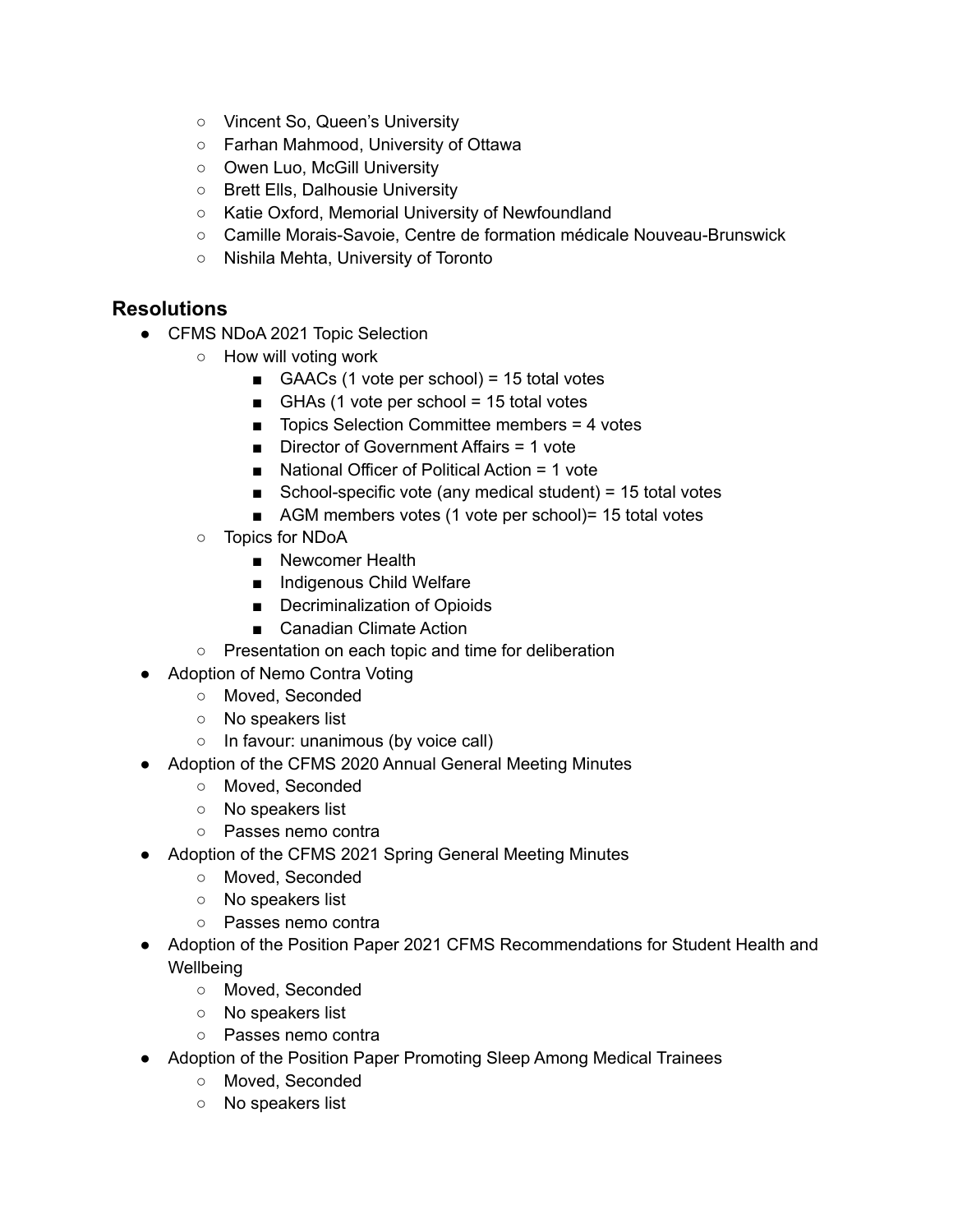- Passes nemo contra
- Adoption of the creation of CFMS Public Health National Officer role within the Global Health Portfolio
	- Moved, Seconded
	- No speakers list
	- Passes nemo contra
- Omnibus Bylaw Amendments
	- Carbon Footprint
		- Moved, Seconded
		- Speakers list opened
			- POI (Point of information): #16 and #17 do not have to be "in-person"
		- Passes nemo contra
	- Terms of Reference Renewal
		- Moved, Seconded
		- No speakers list
		- Passes nemo contra
	- Director of Indigenous Health
		- Moved, Seconded
		- No speakers list
		- Passes nemo contra
	- Regional Directors Election
		- Moved, Seconded
		- No speakers list
		- Passes nemo contra
	- Role support from CFMS Staff
		- Moved, Seconded
		- No speakers list
		- Passes nemo contra
	- Director Responsibilities
		- Moved, Seconded
		- Speakers list opened
			- POI (Point of information): Request to change the word "inclusivity" into "anti-oppression" so it doesn't denote trying to fit people in a box but rather taking away structures already in place
				- Reply: Yes, doesn't change the spirit of the motion. Will make friendly amendment.
			- POI (Point of information): Should this be changed in the Bylaws as well as the same language can be found in clause 55
				- Reply: Can use the wording "equity, diversity, inclusivity, decolonization, and Indigenization" as suggested in the chat column. Doesn't change the spirit of the Bylaw change
				- Reply: Do we have to change the text of the Bylaw clause 55 or can we vote on the current wording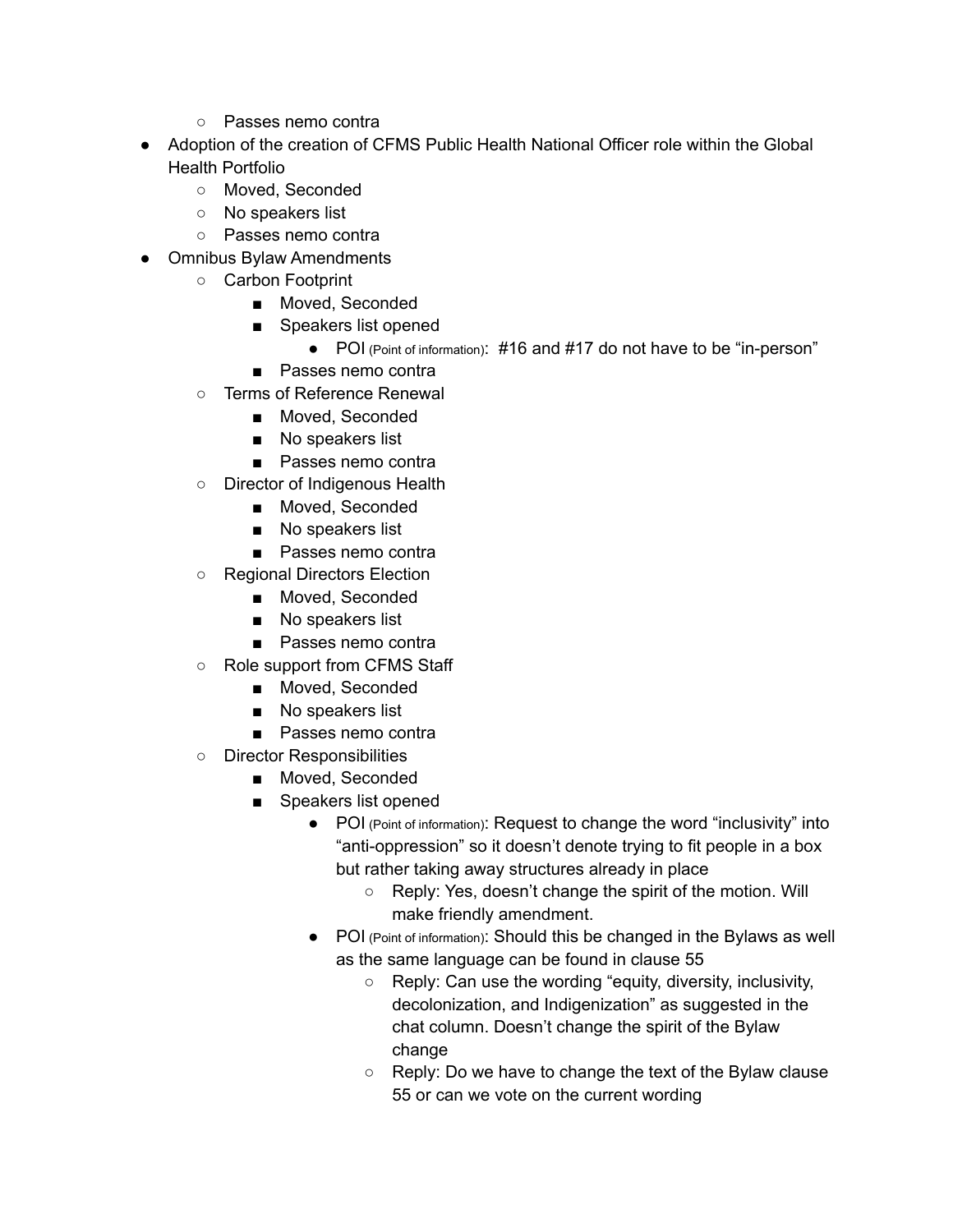- No responses, current wording in clause 55 stays for vote
- Vote to be done via election buddy
- Vote Passed

#### **Portfolio Roundtable Discussion**

- Breakout Rooms lead by Directors
- Education Topic:
	- What has your school done well to incorporate EDI into your curriculum and what improvements do you think could be made?
	- How has COVID-19 impacted your learning this year?
	- (Sub-divided to pre-clerkship and clerkship learning)
- Student Affairs topic:
	- What are some wellness activities that are happening at your school and what wellness activities would you like to see in the future?
- Government Affairs topic:
	- We are currently in the process of developing a GovtAffairs Advocacy Incubator program in order to give teams of medical students the tools and skills to advocate for a specific CFMS Position paper or multiple related papers. This will make our advocacy more grassroots, increase our organizational capacity for change, and address the current lack of mobilization on our policy positions. Please brainstorm how this program should work, what students would need to be successful, etc
- Global Health topic:
	- $\circ$  This is a year of change for the Global Health portfolio. Our aim is to build a just, equitable, and engaged community of medical students working toward global health, guided by principles and spirit of decolonization. What sort of vision do you have for this community? How do you believe we can and should enact social change within medicine?
- Finance topic:
	- PRT (Presidents RoundTable) received the agenda prior to. This session is reserved for MedSoc Presidents only
- Communications topic:
	- How is the transition to using RRT to distribute information to students and elimination of other RTs going for schools? How can we make this easier?

#### **Meeting adjourned for the day**

# **DAY 2: SUNDAY, October 24th, 2021**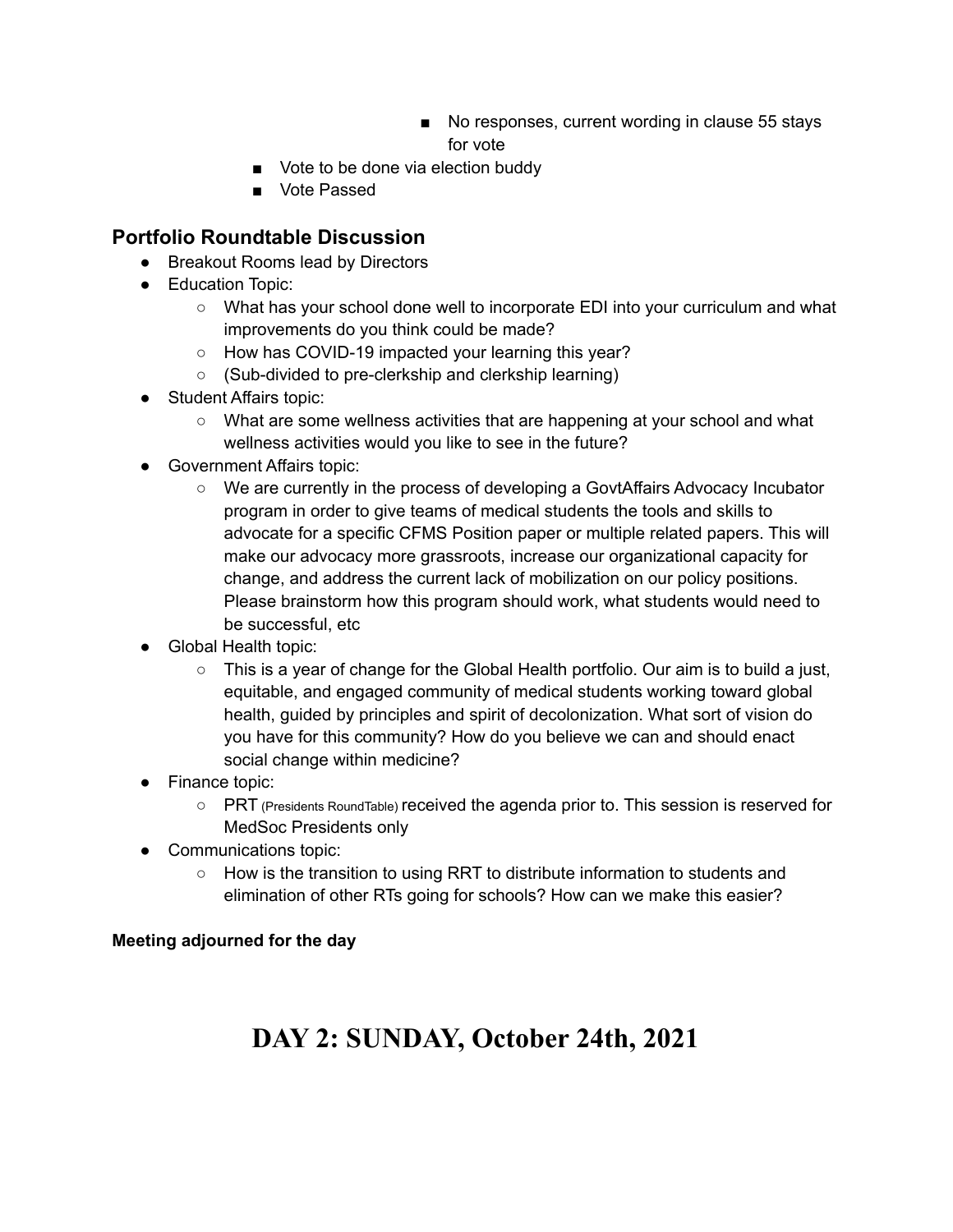#### **Welcome Back**

- Dr. Franco Rizutti cannot chair today
	- CFMS President will lead through the agenda
- Land acknowledgements in the chat column
- Reminder for everyone to include school code at beginning of name
- Reminder of raffles going on (MD Financial and CANPREPP)

### **Welcome from the CMA President**

● Dr. Katharine Smart, CMA President

# **CANPREPP Presentation & Questions**

- Presentation by Nada Strathearn
- Canada's Portal for Residency Program Promotion
	- Part of AFMC (Association of Faculties of Medicine of Canada)
- https://canprepp-staging.flywheelsites.com/register/

# **Presentation PTMA Insurance Alliance**

● Sarah Tufts, Education & Engagement Specialist, OMA (Ontario Medical Association) Insurance

# **Presentation from MNP**

● Calvin Carpenter

# **Strategic Planning Brainstorm**

- Strategic Plan 2017-2022 ending soon
- What is part of current Strategic Plan
	- Mission
		- The Canadian Federation of Medical Students is the national voice of Canadian Medical Students. We connect, support, and represent our membership as they learn to serve patients and society
	- Vision
		- Tomorrow's physicians leading for health today
	- Values
		- Energy: We are a forward-looking organization that takes a proactive and innovative approach to problem solving
		- Equity: We aim for equal opportunities for all Canadian medical students and advance health equity for all members of society
		- Excellence: We strive to deliver the highest quality in all that we undertake
		- Empowerment: We motivate our members to take ownership of their medical education and transform ideas into actions
	- Guiding Principles
		- The CFMS is a member-driven organization that is relevant to all medical students from admission through to transition to residency